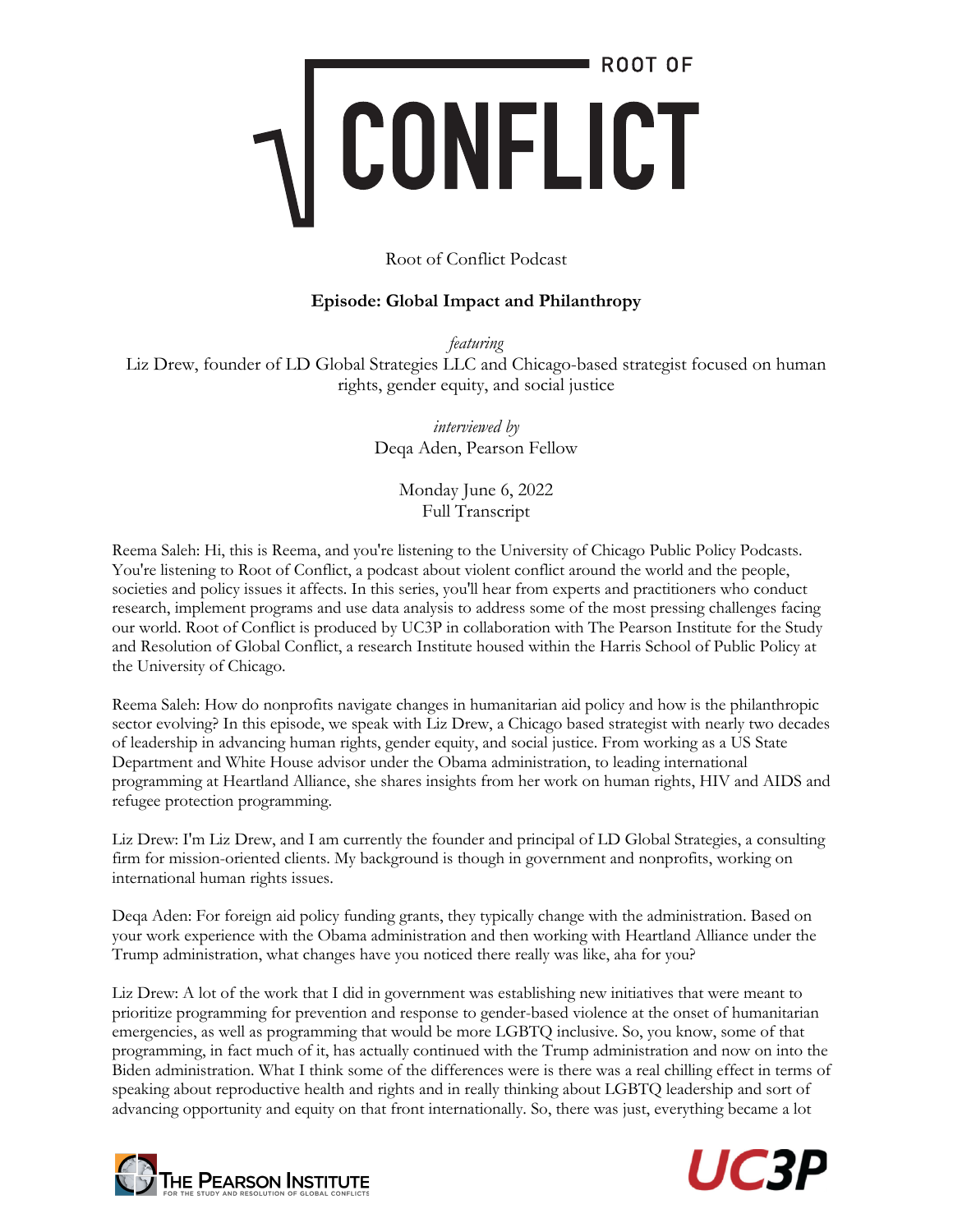more quiet on the LGBT agenda. I use agenda in quotes because that was what they, many conservatives, were accusing us of, of having a specific agenda, when really it was an agenda that was about human rights for everyone.

Liz Drew: And so I think, from my perspective, what I noticed when we were at Heartland is that there were a lot of issues with the way that you had to present some of the work that you were doing, so that it would be palatable to the administration. But that there was still a stated commitment to advancing programming around gender-based violence. And so that was important to kind of, in some ways, take them at their word and move forward with programming that was in line with our own values and technical standards. So, that was something that we tried very hard to keep doing.

Deqa Aden: Just a follow-up question on that. You would assume that every government, every administration would be for human rights, yet it becomes controversial to who's included, who's excluded. Do you think there will be a time where we will have no controversy when it comes to human rights?

Liz Drew: Oh, what a great question. I would love to hear all of your responses on that. I mean, I think that that is the eternal struggle. The lifelong multi-generation struggle that our ancestors and our children and children's children will be involved in, I think. I think that we're in a time in this country where some of the rights around, I'll just say abortion access, for example, but also voting rights and so many other things, there's a real retrenchment and a threat to those rights here in the United States. And I think that that happens in so many places where progress unfolds and more people are included in the social compact and that there's more opportunity. And that is threatening to people who have previously enjoyed more exclusive opportunity, right, at the expense of others.

Liz Drew: And so I think there's unfortunately always going to be a group of people in power who feel like they're not able to enjoy their power in an unfettered way, and that there will be efforts to stamp down people who are trying to work toward more inclusion and opportunity for everybody. And so I don't think that we will arrive anytime soon at a common understanding of human rights. Our project is one of making sure that it does expand to include the most number of people. And I don't think that there will be a time when that work is not necessary.

Deqa Aden: Again, along the lines of human rights being a controversial topic, which it should really not be at all, I noticed that nonprofits, a lot of them are very dependent on grants from the government. And then when you see a shift from, let's say a Republican to Democratic government, the values or where the funding should go always change. And there comes the question of how can nonprofits become resilient to shocks like that? How can they prepare? Give us some guidance on that.

Liz Drew: I mean, I think this is such a huge challenge and it can really create all sorts of perverse incentives and just really structural problems in the field where you have also donors like to talk a lot about fostering collaboration between peer organizations. But the truth is that they're actually competitors. And that does not create a warm and fuzzy environment in which people are collaborating and sharing information, if they're all competing for the same resources. And so I think that it is also the case that any nonprofit that is taking government funding has to have a really clear sense of its own moral values and kind of vision as an organization, and how to navigate taking funding from an entity, from a donor that where you don't agree



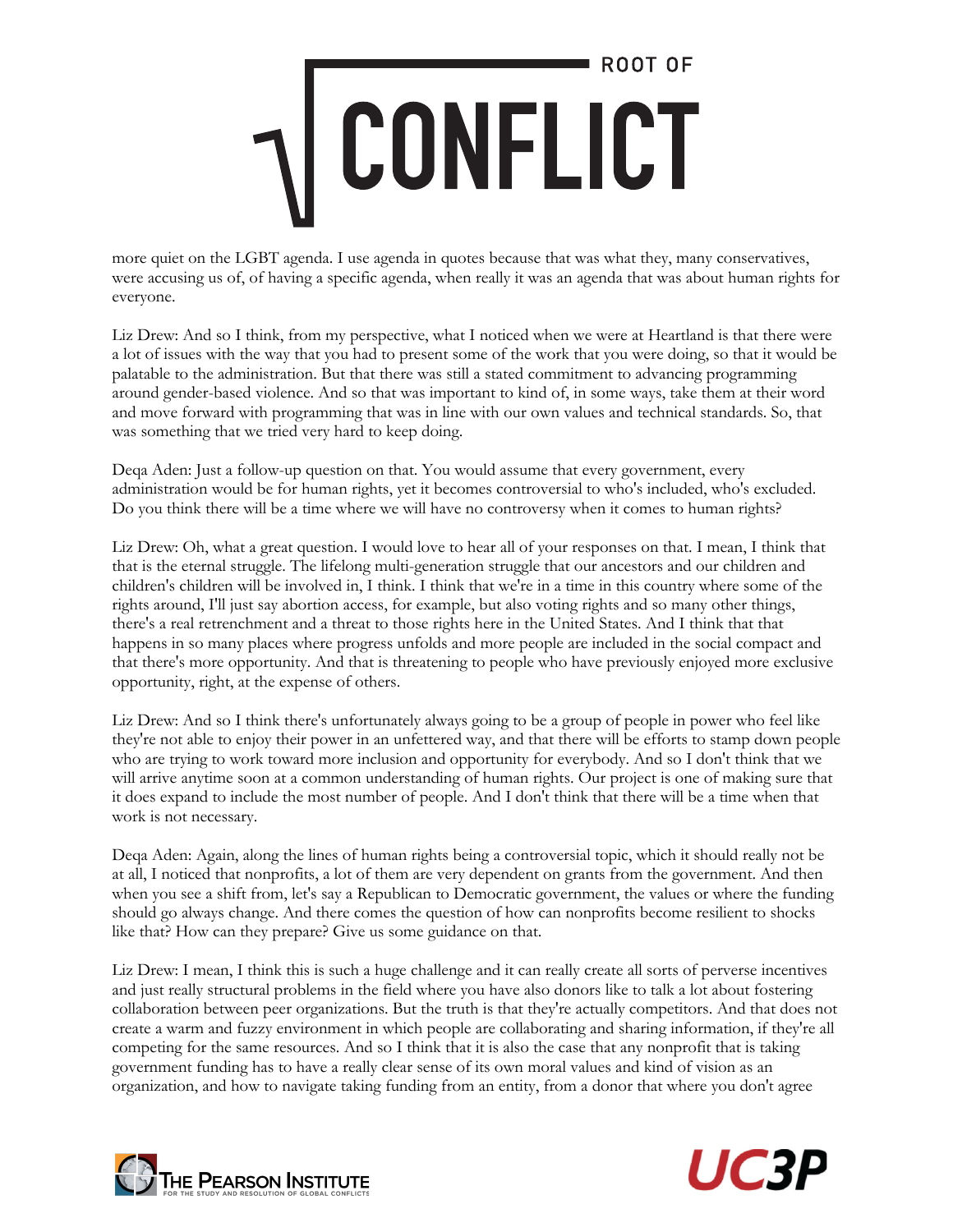with all of their policy decisions. And I think in some ways, I've always said also that programming and grant making is policy.

Liz Drew: And so if you're in government and you are funding different programming, you are saying, this is a priority for this government to do this kind of work and I want to see it continue. And if you are in a nonprofit getting donor funding, I think it can be, it's just a really interesting way for you to also be able to influence what they should be funding. So you can say, you know, here's some of what we're finding in this programming. We want to let you know that it is really critical and you should think about funding this differently. You need to bring some of this to scale. We have data from this program that you're already funding. Or you can say to the donors, you need to be bringing on other governments. This needs to be a more shared effort and shared initiative.

Liz Drew: And I think that can be something that nonprofits can do, is to really press their donors to bring other resources to the table and to encourage other governments in particular to take part in a shared enterprise. And I think otherwise, the fundraising question is really challenging. What is really amazing to see, and I'm already working with some clients where I'm amazed by the different kinds of resources they have. And it's from no-strings-attached philanthropy, Mackenzie Scott, her type of no-strings-attached, sort of large scale donations that are just kind of core funding to different organizations that can allow them to really do work that isn't then also requiring an exponentially larger staff to report to the donor. So there is this kind of staffing of the donor can be very challenging and not necessarily beneficial to the programmatic outcome. Sometimes it can be, but it's not always the case.

Deqa Aden: Along the lines of philanthropy, right now we see a shift from the private sector, especially banks who are interested in incorporating climate change initiatives. And even beyond that, you can even see, because there's this big generational shift where there are young people with a lot of money, but their values are different. They want to put their money into causes, nonprofit causes. Do you see a shift where maybe these nonprofits are heading to the private sector more, especially in America where politics is becoming more polarized, where it becomes more unpredictable?

Liz Drew: Unfortunately, in terms of ... Private sector and philanthropy have not caught up to funding that is offered by government. And so I think that until that changes, you still see a huge need for government funding. In my experience, working with private sector donors has been particularly challenging for this type of work because there tends to be a real demand from their sort of corporate social responsibility slash comms teams, to be very clear in tying a benefit to the company, to the work that they're funding. If you're not selling or creating a product, it can be tricky for companies to feel like they just want to make a donation and be mentioned maybe in your annual report. There tends to be a level of engagement that is required, that I don't know that all nonprofits have the ability to navigate those relationships effectively. It can sometimes just take a lot of time and effort and hand holding and it's not always worth it in the end if it's not going to be like a multi-year, tens of millions of dollars worth of funding. I have not seen a lot of those partnerships.

Liz Drew: I've seen a lot of interesting collaborations with the private sector, I think, around refugee resettlement and where there's specific, tangible commitments around jobs or around housing or around flights or transportation. So there are specific ways that different private sector companies can partner with nonprofits to actually provide tangible benefits. But that creates a lot of work to manage those programs. And



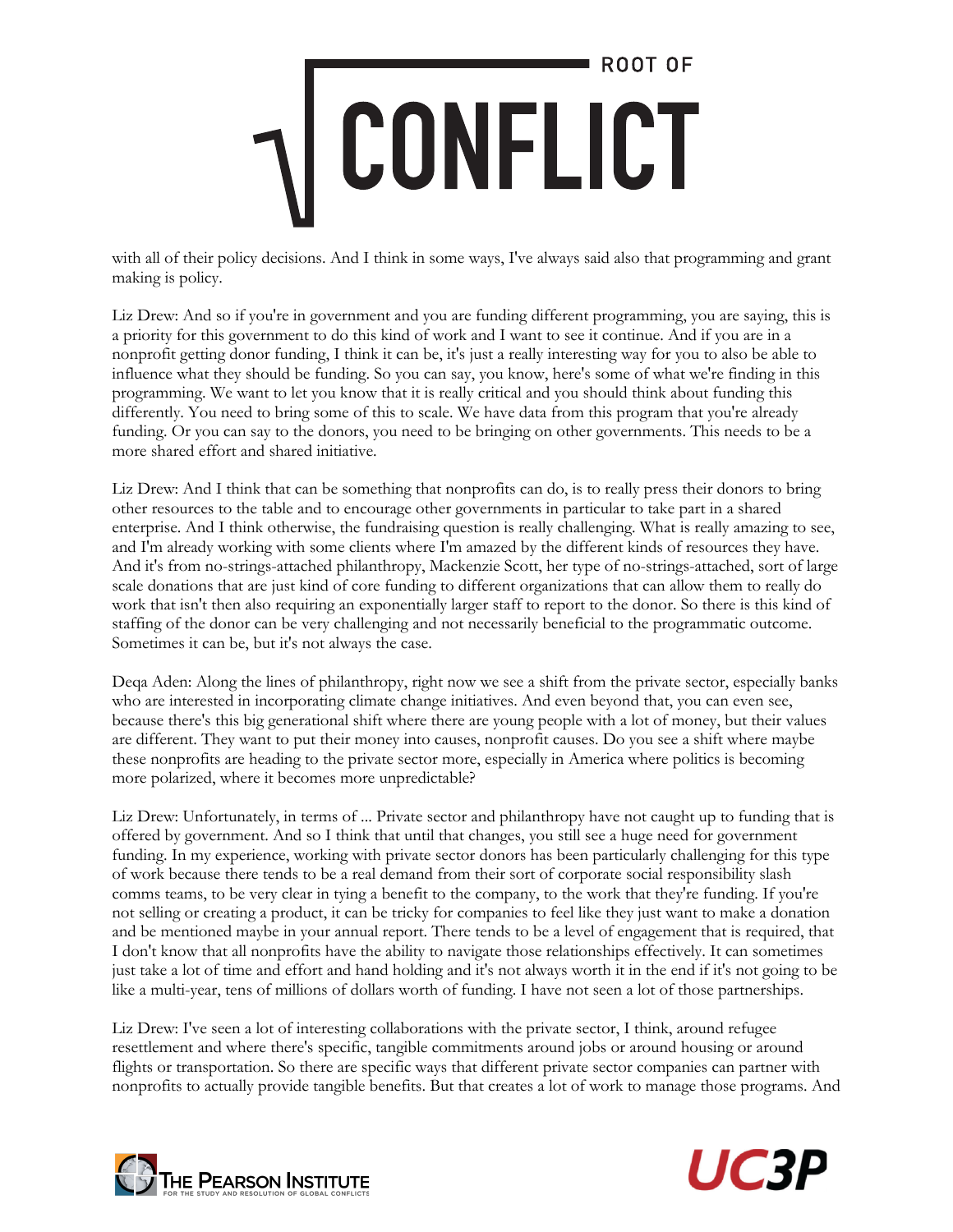so it's not that they're not important and significant, but I think nonprofits need to be aware of what it takes to manage those public private partnerships. And those can be important but also tricky.

Deqa Aden: Do you think with the pandemic that there will be more shift from the private sector to be more philanthropic? And the reason for that I was thinking is because this disease really impacted everybody from different socioeconomic stats. Even beyond that, even with Facebook or social media, you see a lot of GoFundMe page where people are constantly donating and they feel the need to be part of this community of trying to help other people out because they themselves have been somehow impacted.

Deqa Aden: And I feel like, I think the silver lining with the pandemic was that it kind of showed us how everybody's vulnerable, despite whether you're from a higher class or a lower class. So do you think that will shift or change the dynamic of philanthropy from all sectors where everyone will be more committed to listen to nonprofits with, let's say, an initiative that has maybe nothing to do with their corporate priorities?

Liz Drew: That's a great question. I mean, I think that what I'm seeing is there are still a lot of companies that are essentially saying, well, we are willing to hire people, but nobody wants to take our wages. I think that there's a lot of dynamics within the labor market here that suggest that perhaps organized labor has an opportunity to really push forward for more protections. I mean, I think in the US, the fact of not having paid leave and the controversies around including childcare in these recovery bills, I mean, I just think that speaks very much to, we have really different, radically different ideas of what is the social contract here. And I think that until the private sector as, in terms of being employers, can say these are our core values around a living wage and affordable childcare and, you know, health insurance that works and paid leave, I don't think we're going to see what we need in terms of the commitment from government.

Liz Drew: And so what would be nice is to see even more private sector folks coming to the table and saying, here's what I know what's meant to my employees to have these benefits. And this is the bare minimum that I'm going to offer as an employer so that people can recover as families and as communities. And I think that's, to me much more important than what donations they might make to the local food bank, for example. I work at a food bank down the street here in Chicago on the Northwest side, I see a lot of great donations from the private sector, but I don't see a lot of, sort of, tying the need for food assistance to the reality of what it's like to be living in poverty in America. And what I would like to see more of is the private sector stepping up and being willing to essentially give up some of their bottom line to help people survive and thrive.

Deqa Aden: A lot of the students who came to our event today is that they're all interested in nonprofit. They just want to do real good work. Oftentimes when we think of change, we think of this macro level change, be the president, create your own nonprofit. So my question for you is what is change? What is a good change? And does it have to be micro, macro? What advice would you give these students? Because—

Liz Drew: I love this question. Well, I will tell you, I am at this stage in my life thinking about everything in a pretty hyper local way. I would say that what the pandemic did for me and my family is we were in our little neighborhood and community. And I haven't traveled internationally since the pandemic. I just felt pretty committed to being useful within kind of a walking distance of my house. And so what that's meant is I've been really involved in our neighborhood public school, where our daughter now goes as a kindergartner. So I'm on one of the parent committees there. We support the administration and families there as much as we



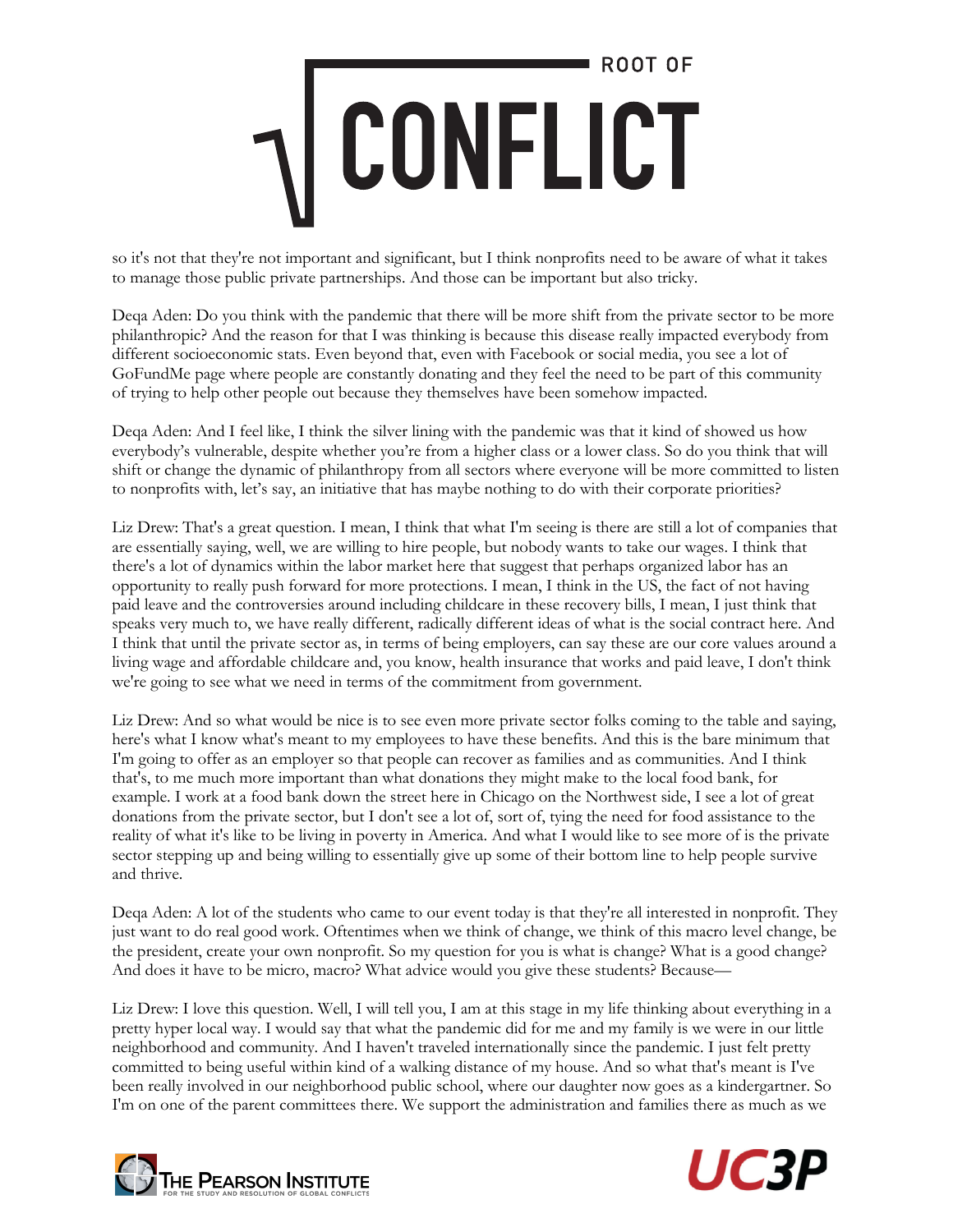can. There's our local food pantry down the street, which has been sort of something that's kind of saved me in this last year. It's been like the one time where I see people outside my family, especially in the past year before everyone was vaccinated, that was a place I went once a week.

Liz Drew: That's one example of something where I think it's really important to think about mutual aid. And I think there was a real resurgence of that during the pandemic. And so it's not just the idea of nonprofits and government giving something or charity and an influx of something from the outside, but more a sense of advancing change that comes from neighbors helping neighbors. Or, you know, a lot of the volunteers at our pantry are also clients. And most of the clients are also dropping off other kinds of donations. It's like a real ... The feel of it is much more like there are people helping each other out as opposed to what you often find, I think people wanting to feel good about having an input or making a donation where you know somebody will be helped by what you do. And I think for me, I think it's been helpful to think about.

Liz Drew: And I think for any of the students that we talked with today, to just think about what is the impact that you can have within your own family system, your community system, and then yes, you know, going out macro level. But thinking really about where do you have an opportunity to change someone's life, but also be changed in return. And so just thinking about where are you in relation and in solidarity with others, and that I think can be really important to be as local as possible and as informed about kind of where you live and what's happening and as well as thinking about, you know, scale and where else you can be. You have your perspectives challenged.

Deqa Aden: The reason why I asked that question is there's this misconception that if you want to make a difference, go work at a nonprofit. And I'm like, "You can still make a difference at a big corporation and impact so many people's lives." Liz Drew: Mm-hmm, totally.

Deqa Aden: So how can we still preach to people that you can be a public policy advocate, even if you go to the Booth School, and not Harris?

Liz Drew: Oh yeah, that's such a great question. Yeah. Well, I think, I mean, it sort of goes to what I was saying before. And that's why I'm really interested in some of the work I'm doing now around climate, where I think because there are such challenges in getting government action at scale, there is a huge role for the private sector to play. But this is like you said, unpaid leave, that's an enormously important area for the private sector to become leaders. Private sector is also so important in terms of just norms and culture. And nonprofits and governments are one area to affect change, but [you] really kind of need to look at what are the things you want to change and what are the policy areas that you want to change in your lifetime and beyond. And so I think kind of getting a sense of what scale you want to operate at. But also, what do you want your influence and your impact to be?

Liz Drew: So kind of when you look back on your career, what do you want people to say about you is another thing to kind of think about as sort of like, do you want to be known as somebody who is a mentor to younger professionals? Do you want to be known as somebody who's an amazing sounding board and collaborator that is always willing to pitch in on a project and is maybe going to not take all the credit, but is always the person that everybody goes to to kind of push something over the finish line? Do you want to be known as somebody who is like always going to say the riskiest, most ambitious, wildest idea and push



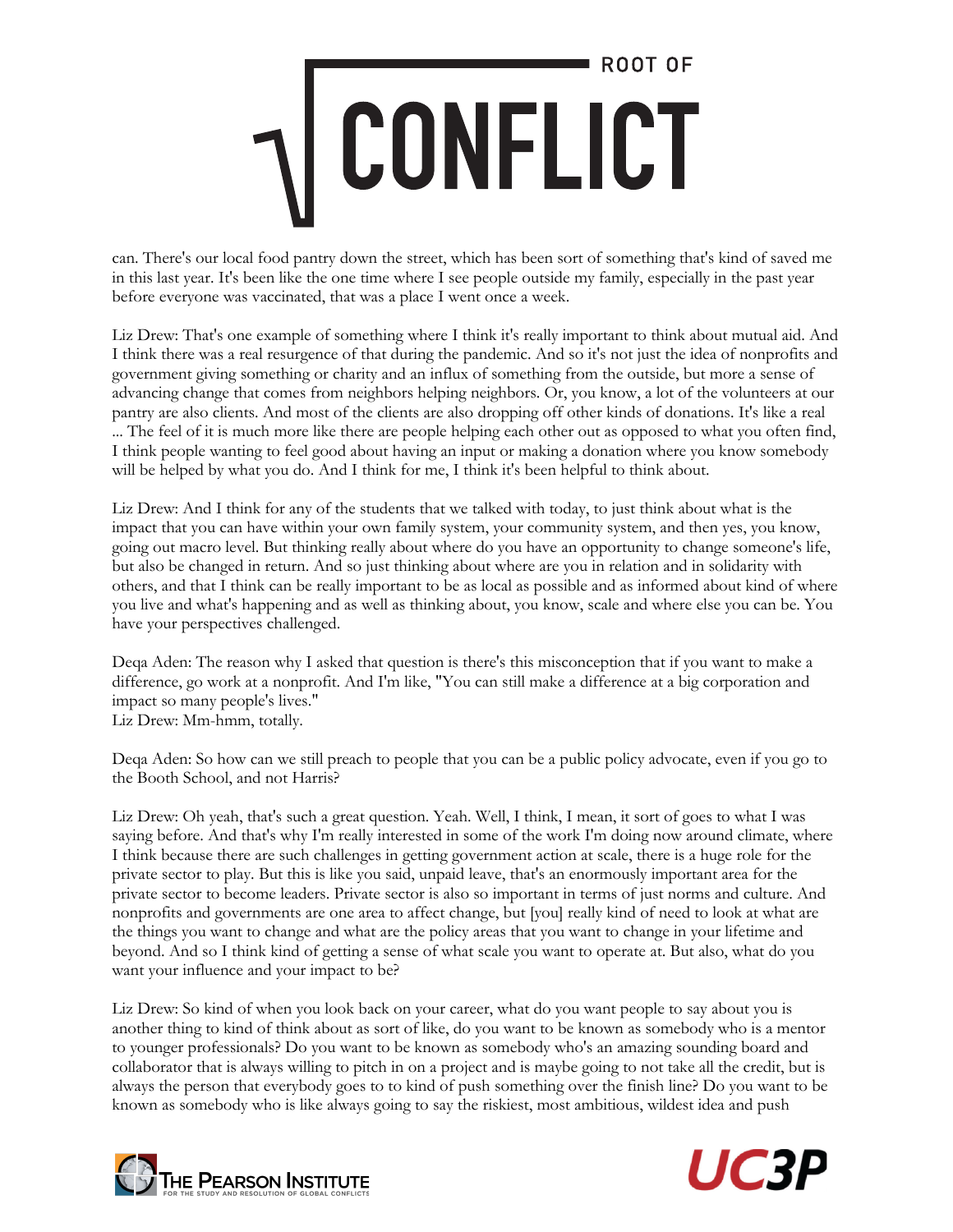everybody to think way outside their comfort zone, even if it only nudges them a tiny fraction of an inch toward that ambitious goal? Or do you want to be known as somebody who is always going to be requiring every single initiative to be a hundred percent grounded in data and truth and evidence?

Liz Drew: Are you the person that's going to be changing the way the organization thinks and talks about impact? And you can do that at any organization. You can do that in your family. You can do that in your school. You can think about yourself and your footprint and your influence in a lot of different ways. And I think it's important for me to say that I have learned different things from every single institution I've been a part of. I've now worked with nonprofits, the private sector, governments, with the UN, with other organizations that are huge, that are tiny.

Liz Drew: And I just think every single place, if you're not learning and if you're not sort of thinking about how you can be influential and also influenced anywhere you are, I think you're sort of really missing an opportunity. So I would say that absolutely don't limit yourself. If you want to think about impact, just think about all the different paths and sort of map out who has the most influence in the sphere that you're interested in. And it may not be the usual suspects. You may have to dig a little deeper and find where the real levers of power are and then try to pull those.

Deqa Aden: Very well said. And these are amazing tips for basically any graduate students here. Now shifting gears from local impact to more of a global diplomatic international development impact. So there's this book called Dead Aid: Why Aid Is Not Working and How There Is a Better Way for Africa. Have you had a chance to read that book?

Liz Drew: I haven't. I've heard the title, yes.

Deqa Aden: Yes. The book is by Dambisa Moyo. She's an economist and she debunks the myth of foreign aid. So basically the argument goes like this. We send billions of dollars of aid into Africa, but poverty levels are still growing. Moya argues that aid fail to deliver a sustainable economic growth and poverty reduction in Africa because it builds dependency where African countries would heavily rely on foreign aid without fully leveraging their own resources. For example, she said, let's say if we phone call and told all African leaders, there won't be any aid for the next five years, figure it out. Then she talks about how that could make them come up with creative, sustainable way and new financing mechanism, maybe trade amongst one another, other creative mechanism that they haven't thought of. So now that you know what the main argument of the book is, what do you think about that argument?

Liz Drew: So what I recall, and again, I haven't read this thoroughly. I mean, I know I've read pieces of it and I'm sort of generally familiar with her take. I think the challenge that I have with that is that it sort of also in some ways kind of lets the US and other colonial powers off the hook too much. Because I wouldn't say that it's a dependency is the problem. I would say that there's structural inequality in the way that the US and other major international powers have operated in Africa and everywhere else in the world, that have continued to benefit us, by us I mean America, at the expense of those countries. And there's been no reparations, reparative justice process done ever. It's not just that it's too little too late. I don't know that I agree with the theory that if you cut off aid, it would spur creative growth in different directions, where I think that, you know, it's worth absolutely interrogating effectiveness and who benefits.



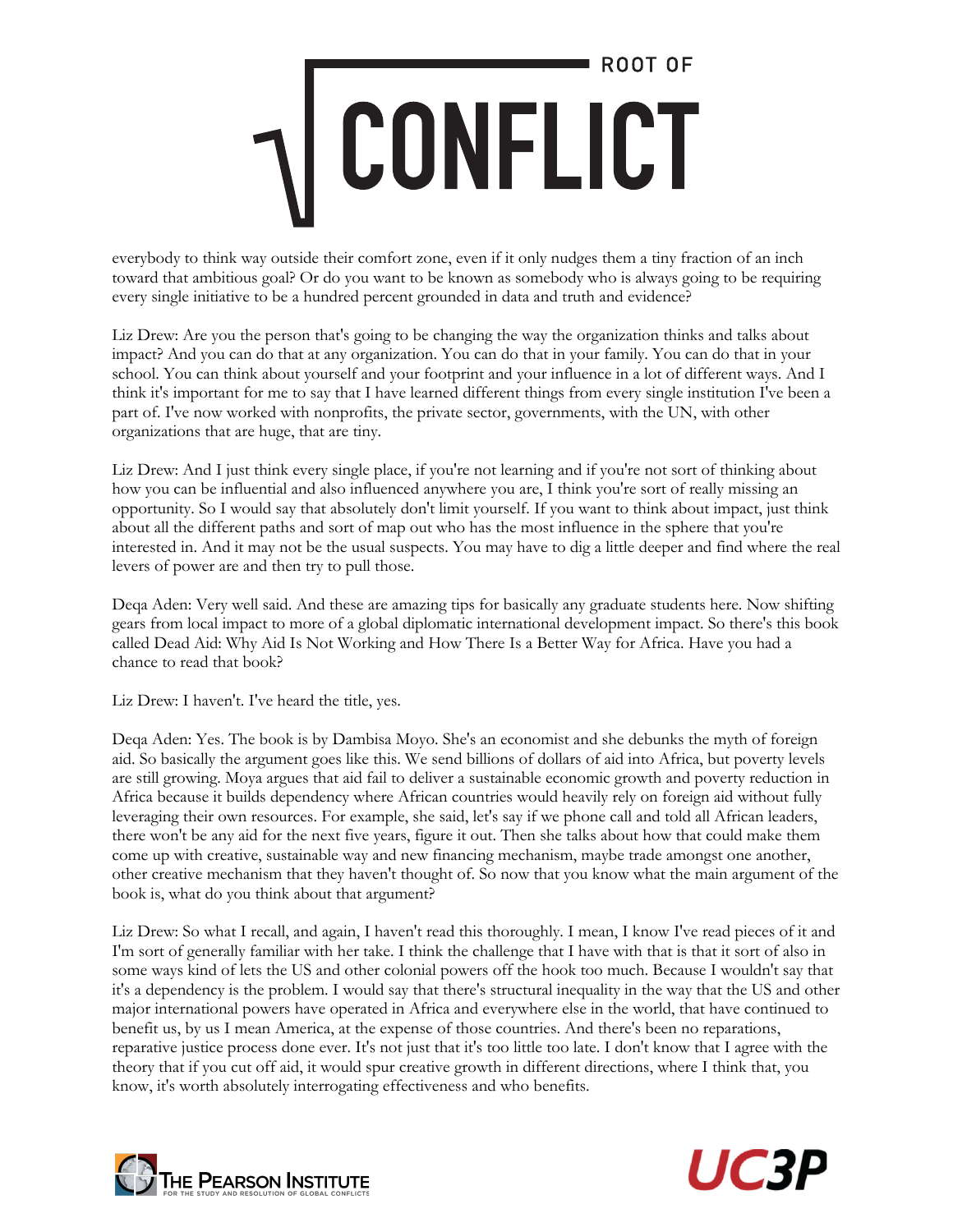Liz Drew: I think there are real challenges to, if you look at who, kind of, has held major contracts and who has really benefited and who has kind of designed the solutions to problems, who has articulated those problems and who has benefited from solving them. I think that's where I think some of the better questions to ask are. I recall when I did my thesis research, which was about essentially rubber plantations and ethnic minority identity formation in Southwest China. And some of the sort of theoretical grounding I did for that research was about sort of understanding the inherently colonial project that is international development. And so, you know, the idea of quote unquote civilizing places is inherently a sort of top-down Eurocentric approach that really negates and disempowers people who are in these places. And I think that, to me, is the real question: what are some of the problems as identified by people living in the communities where the aid is going? This is now the kind of question around localization of aid and where does money go and who's able to spend it, so I don't know.

Liz Drew: From my perspective, I think there's a lot of nuance also around what resources are really needed and what could ... I just think it's also very telling, for example, that the solutions proposed to this variant coming out of South Africa, which actually it turns out may have started in Europe, for example, is to shut down borders instead of to really look at what are some of the legal barriers to African countries developing their own vaccines. And I think kind of really thinking about again, just trade and debt relief and sort of a lot of challenges where it's like a band aid on top of a continuing structurally not sound and exploitative relationship, so that would be some of my reaction.

Deqa Aden: Aid is also a controversial topic. And you've addressed that there is room for change and there is a room for people to critique it. Based on your experience with Heartland Alliance or just overall experience, what are the most structural challenges that you've seen and what are some recommendations?

Liz Drew: From my perspective, one thing that is really challenging is you're an organization. We saw this in the Nigeria country office in Heartland turning into a local Nigerian entity that is now receiving funding from the US government independently. I think there's a real pressure for the US and other donors to fund local organizations, not international NGOs. And I think that comes from a good place. I think that my concern is that structurally they're not going to provide enough resources to enable these organizations to survive and thrive. And so I think that there will be a way and they will probably try to pay staff less. They will say that you don't need to have expats on your staff anymore, therefore we can pay all of you less.

Liz Drew: There will be challenges around insisting on finance and compliance mechanisms that were used by other international NGOs and just not providing for, again, those were things that were paid for with extensive overhead agreements. So an international NGO has a negotiated indirect cost rate agreement, for example, with the US government. And it means that, let's say 20% of your award can go to your headquarters' costs, some of which will include your compliance staff, your development staff.

Liz Drew: And what I envision happening is they'll give a lower rate, they'll say, well, for a local NGO, you can only get 10% as an indirect. And so they'll just sort of nickel and dime some of these organizations. And I think that's not going to be a recipe for success. So, in terms of a structural change, I hope that as there's a move towards supporting more local organizations, they don't diminish their ability to grow and thrive as organizations, that they also provide the resources that they'll need. I think that there does need to be a real look at the amount of scrutiny and accountability that smaller grants and awards get versus like a hundred or 10 million dollar. You might, as a small or medium NGO, have to do the same amount of reporting and



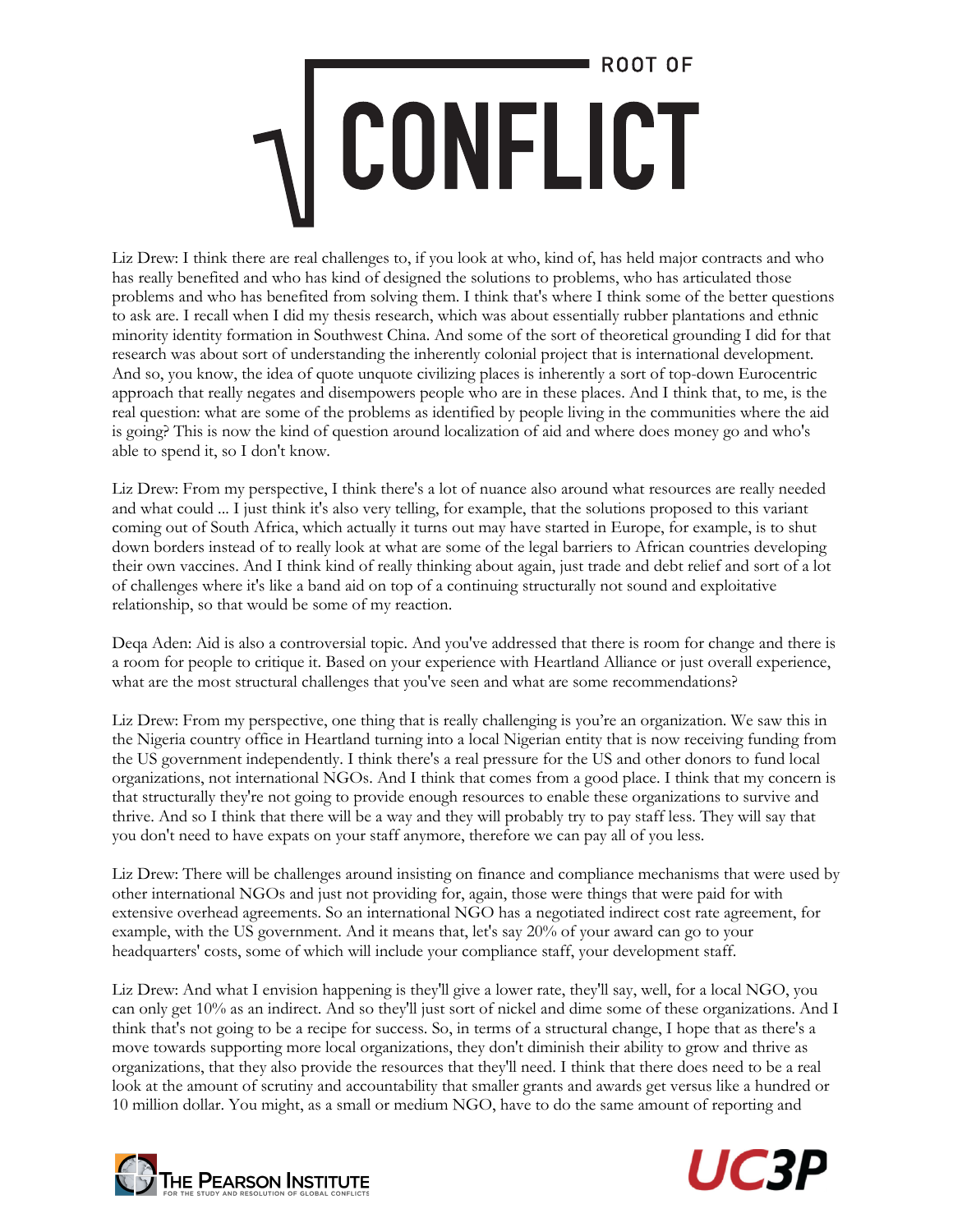scrutiny on a one million dollar two year grant that another larger contractor might have to do for a 50 or a hundred million dollar award.

Liz Drew: And then, not to mention sort of scrutiny that DoD does not provide for its contractors. So I just think that there are some real challenges in terms of expectations for how smaller and medium size NGOs in the field operate. And then the amount that is expected in terms of reporting and accountability and compliance reporting, all of that versus the relative freedom and lack of scrutiny on some of these much larger awards. So I think that kind of burden needs to shift a little bit. I would like to see more specific tangible funding increases for things like gender-based violence, for specific initiatives that require dedicated programming. So I think that you're not going to find, we're just not going to advance progress across the field, unless there are really dedicated programming funding streams. And that means also not just repackaging what's already happening and putting it out in a fact sheet and saying we support gender equality. It means actually making sure Congress is appropriating more funds and pushing it out the door.

Liz Drew: And that's something where I see that that kind of pressure to come up with new funding, unless that increases, we're just not going to see enough of it. And that's something that has to change too, is we can't just say that it's everyone's responsibility to do everything and expect the UN architecture, which is already stretched incredibly thin. And we talked about this a little bit earlier. As you know, I feel very strongly that there needs to be a lot more recognition and accountability about the basic power dynamics that donors have over their grantees and prospective grantees. So we talked about earlier that one of my sort of aha moments working at Heartland was understanding the degree to which fellow staff had been harassed, sexually harassed and otherwise in experiences of inappropriate behavior with donors from different embassies, including the US.

Liz Drew: And so, what that just made me sort of realize is there's also a lot of ways in which donors can add to the stress of a partner that they're working with, or they can really be in solidarity and work with that partner. And I think that there needs to be a lot more scrutiny and training and attention paid to how donors in positions of power exercise that power appropriately. And that there need to be real consequences for when they don't.

Deqa Aden: I feel like sexual harassment is just a topic that really should be talked about in every industry, anywhere in the world.

#### Liz Drew: Absolutely.

Deqa Aden: And women are all suffering from it. It doesn't matter if it's a woman in Africa, or it could be a woman who works for a bank in New York City. They're all going through it. So that's very important to highlight that. Now let's shift more into the positive aspect of foreign aid. So for me personally, I went to an American school in Somalia funded by US aid. And that school is the reason why I came all the way to the University of Chicago. And that had a huge impact on my life. And that just shows the importance of aid in general and how it impacted people's lives including mine.

Deqa Aden: So now you work on HIV AIDS at Heartland Alliance. So currently there are 2.57 million people living with AIDS, but we actually made improvements regarding people living longer and coming up with



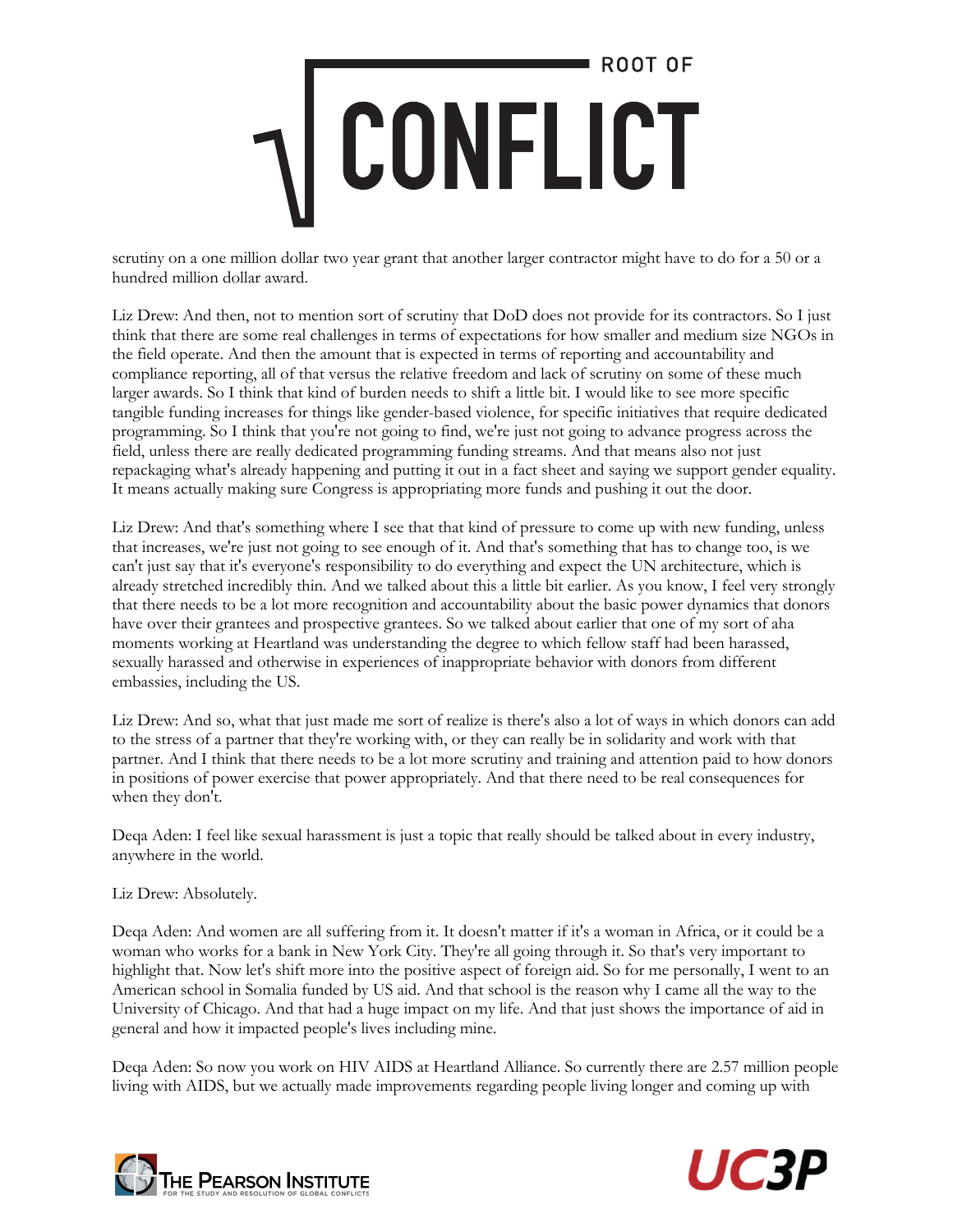treatments and kind of also de-stigmatizing AIDS in the US especially. What do you think based on your work experiences at Heartland Alliance International have really contributed to that success?

Liz Drew: What I would say is, and this is why, sort of just to go back to Dead Aid, I mean, I just don't think that again, there are a lot of resources that are still needed, and I don't think the private sector can do all of this work. And I think that one thing that we've seen from the sort of advances in providing antiretroviral treatment but also testing and prevention programs across the world have really led to significant advances. And I think that what I saw at Heartland, which was really interesting, was this way in which the programming there was very specifically focused around key populations. So folks who are most vulnerable to HIV and most likely to not also get appropriate care and treatment, in part because of the stigmatized status. So in the case of Nigeria, it was men who have sex with men, people who use drugs and then also sex workers and sex workers also in [inaudible 00:31:29].

Liz Drew: And so those populations, because they're criminalized, there was just not a lot of, prior to a lot of the programming that Heartland did, there were not a lot of movements where people were in solidarity with each other and in community with each other. And so there was not a lot of information flow. There was not a lot of ways in which people could say, here are ways to keep yourself safe, here are ways to be protected and also here are ways to thrive and have your identity acknowledged and respected. And so part of what the HIV programming that Heartland developed, and that has been adapted in other places as well, is to really look at where you have a peer led model of informing, in some cases, small groups and associations that then became professionalized into larger groups. And that they were then able to do some of this care and treatment themselves. And really listening to what the communities themselves wanted and having those individuals be the ones driving the response. And that I think was really important.

Liz Drew: And what was important about it was having it resourced, so having money to give to people to spend as they saw fit on their own health and recovery, and within their own community. And I think that's, to me really critically important, is that you're not going to see success reaching the most stigmatized people if you're going through traditional channels. If folks are not able to go to the hospital and feel safe there, you're not going to reach the people who most need help. And so I think that's to me, one of the most important things, is understanding that within the HIV world, there is a huge need to sort of understand, from an evidence based perspective, interventions that really prioritize people's human rights and that are essentially led and driven by the communities most affected.

Liz Drew: And to understand that means that you may be shifting a lot of money into different places. And that can be challenging for organizations that are expecting to get some of those funds. But I think that's the right place to go. It's the right move. And I think that has given me also a lot of hope that people can over time, really dramatically shift outcomes if they are supported and given the resources that they deserve and need. I'm incredibly inspired by so much of the work that we did at Heartland and that we supported across US government. And above all it's where people have been able to take the reins themselves. And so it's more about sort of breaking down barriers to enable that success and allowing resources to flow where it should.

Deqa Aden: Liz, you're brilliant, first of all, and thank you for sharing your insights with us. Two years ago, you founded your own consultancy organization, Global Services LLC. What kind of work do you do? Who are your clients? Who are the people, and what are your services?